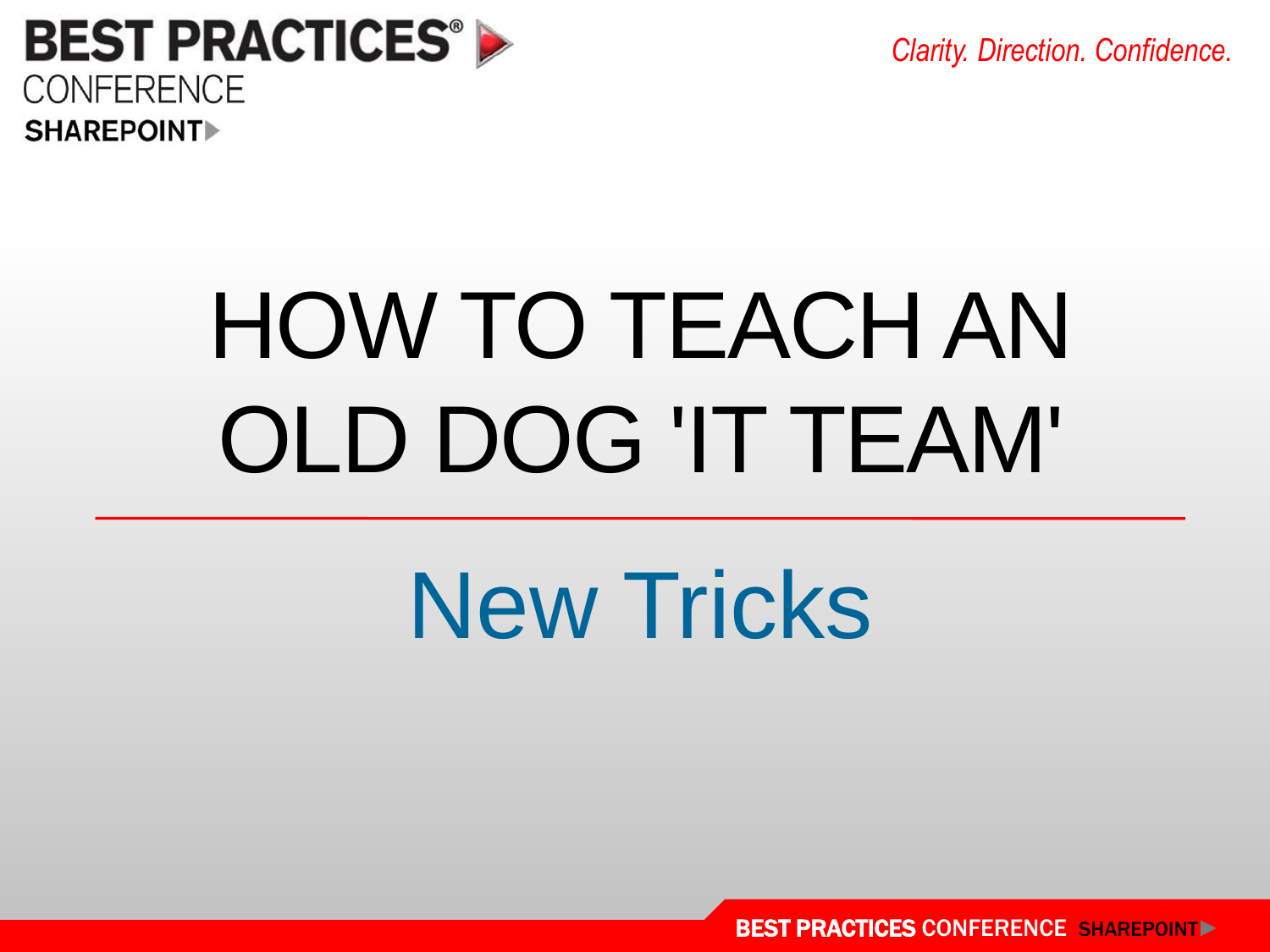#### About Me…



#### • Paul Papanek Stork, MVP, MCT, MCSE, MCSA, MCSD, MCDBA, MCITP, MCPD

- Chief Architect for ShareSquared, Inc.
	- http://www.ShareSquared.com
- Contributing Author
	- Developer's Guide to WSS 3.0
	- MOSS 2007 Best Practices
- Author
	- MCTS: WSS 3.0 Configuration Study Guide (70-631)
- Email: Paul.Stork@sharesquared.com
- Blog: http://dontPaPanic.com/blog
- Twitter: @PStork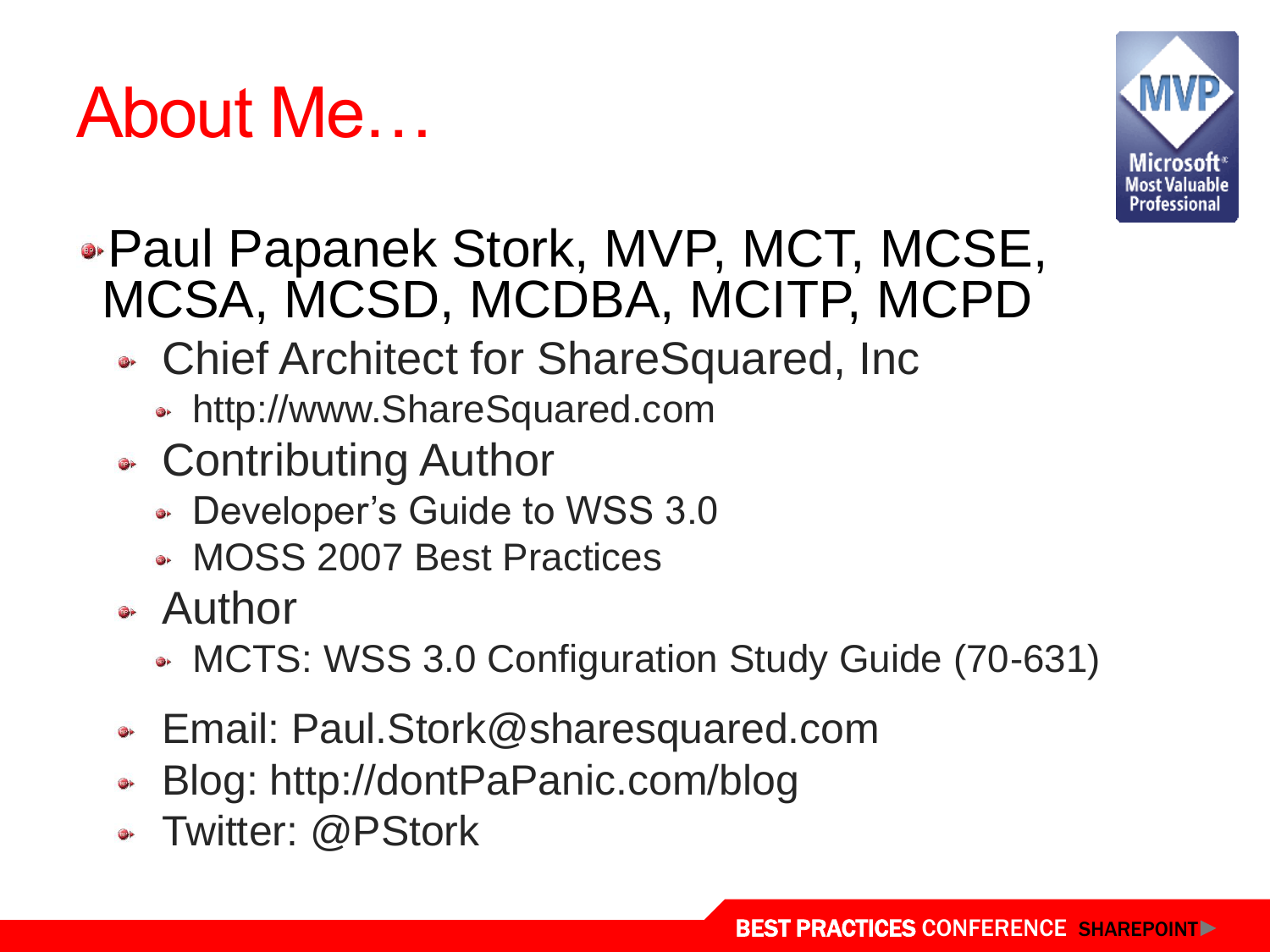

- A Brief History of the Problem
- Why is SharePoint the Solution?
- 5 Ways to Improve your site without needing "IT"
	- Improving Search with Site level managed metadata
	- Learn to use SharePoint Designer
	- Turn on ratings, tagging, and commenting for Folksonomy
	- Categorize based on metadata not folders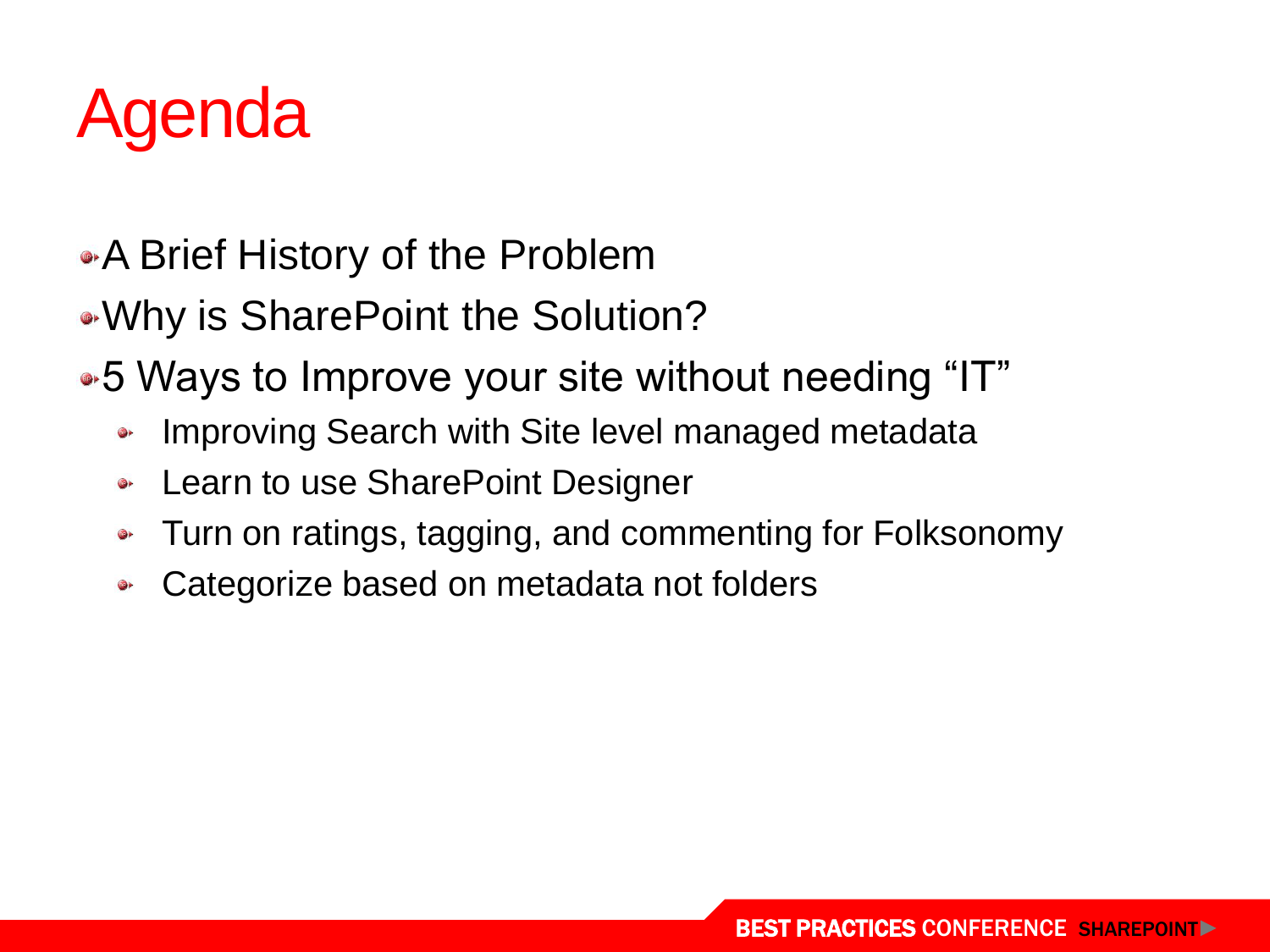### The Stone Age - Mainframe

- Everything Centralized
- •Information Owned and Controlled by Centralized Staff
- Slow Response to Request by Information Workers
- Frustrated Users and Burned Out IT Staff
- Us vs. Them Mentality

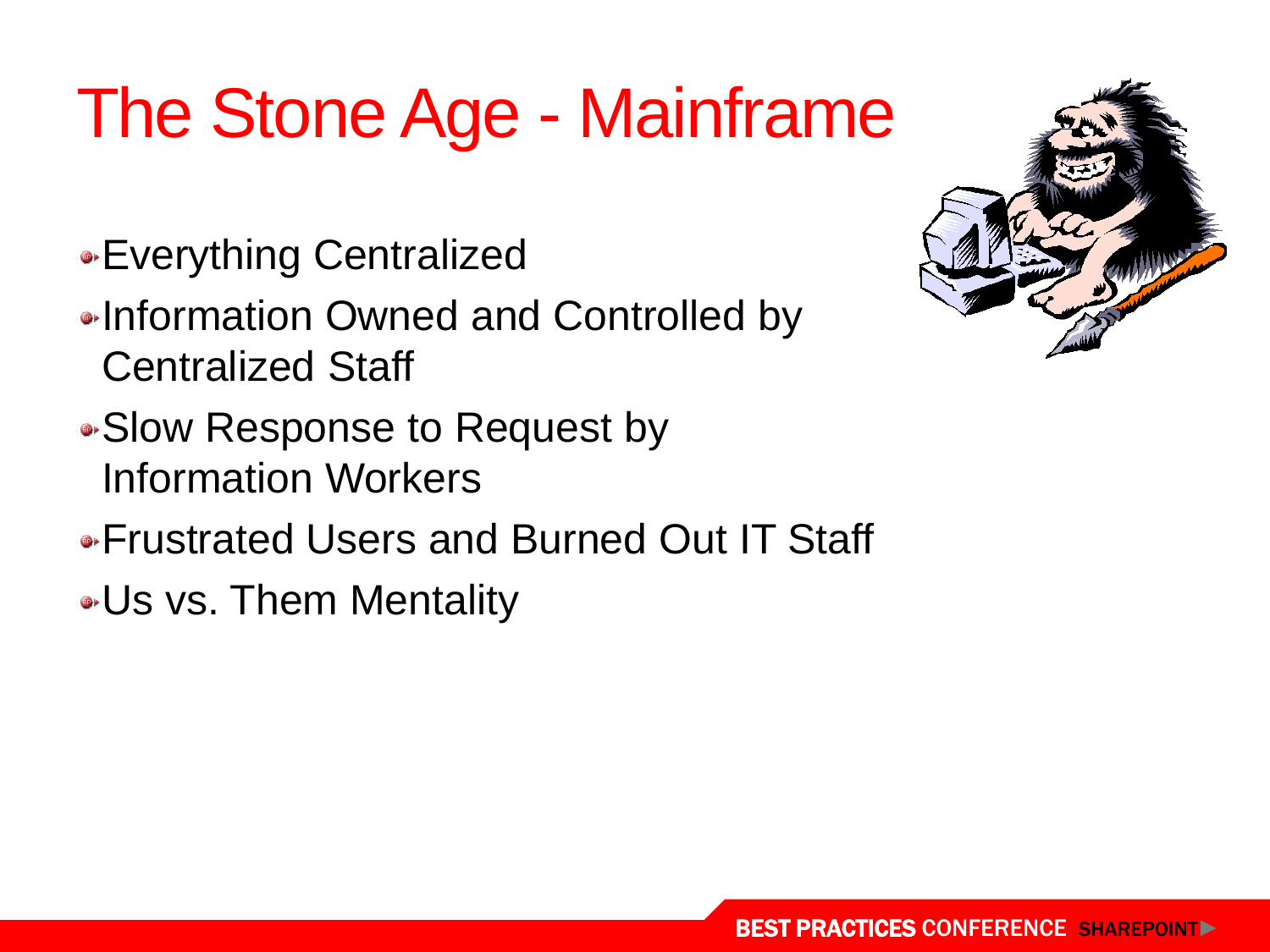### The Iron Age - PC Networks

- Decentralization Begins
- Information often Controlled by Departmental Staff
- Silos of Information Develop
	- No Universal Access
	- Backup Disasters  $\bullet$
- More Frustrated Users and Burned Out IT Staff

• Factions

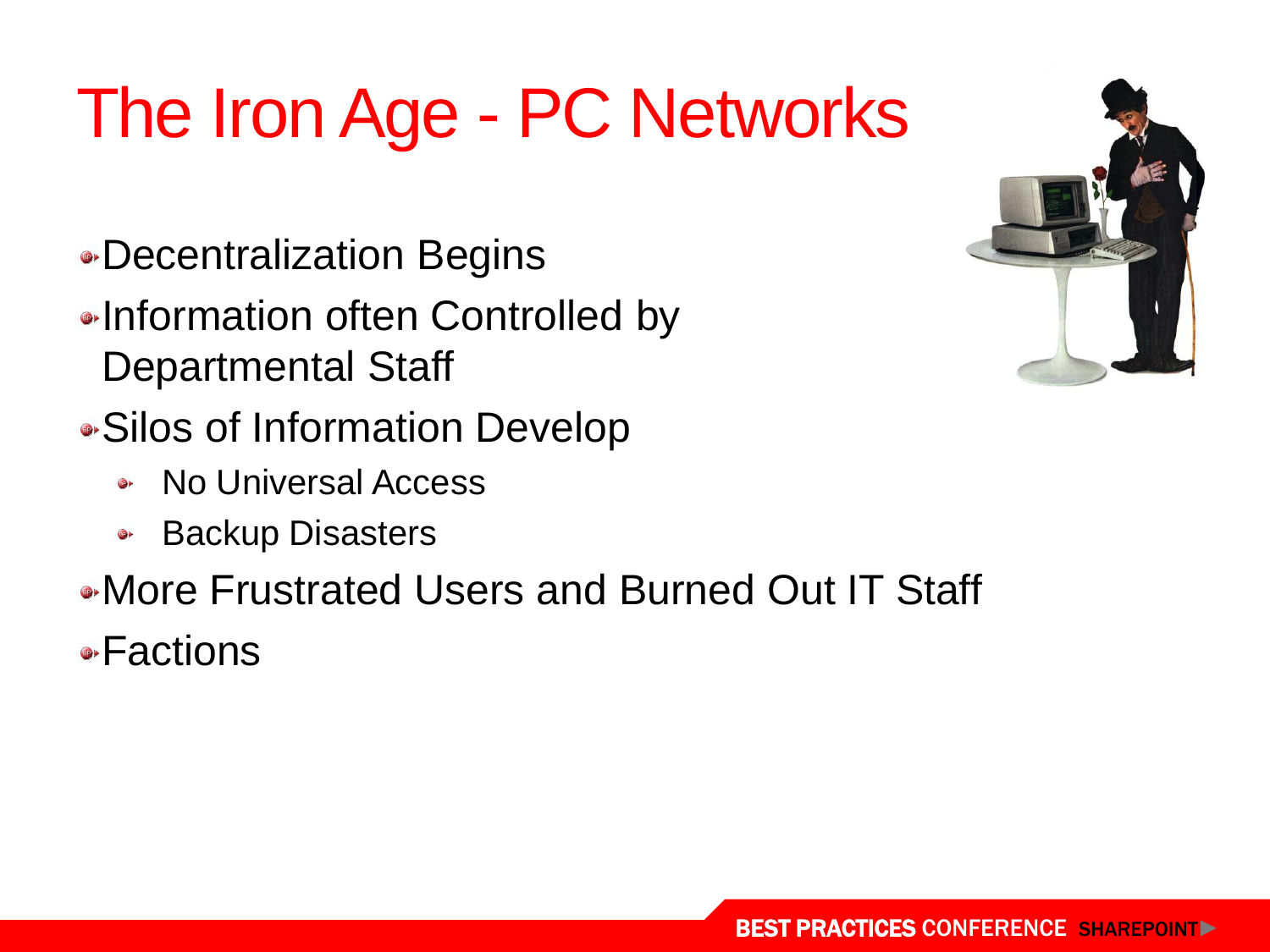### The Modern Age - SharePoint

- Re-Centralization of Information
- Decentralized Ownership/Control
- Self-Service Access
- Frustrated Users?
- Burned Out IT Staff?
- "We Have Met the Enemy and They is US!"

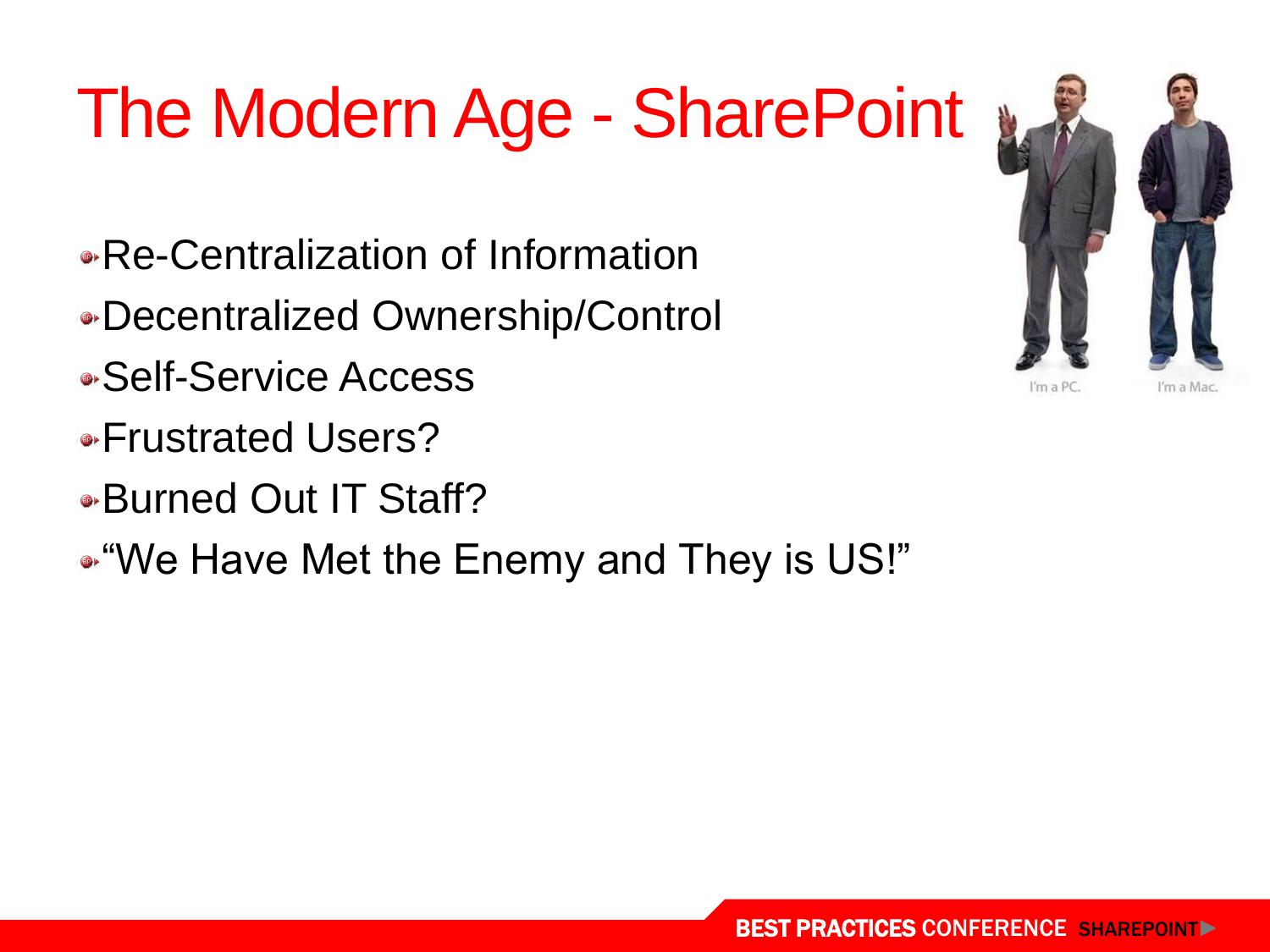#### SharePoint Changes the Rules

#### •Old Model

- Business Users design site on paper and document content
- IT builds Web site with static content
- Web site changes require same paper based process
- $\bullet$  IT is a bottleneck
- New SharePoint Model
	- IT builds SharePoint Infrastructure
	- Business Users manage content, hierarchy, and security
	- IT builds enhanced tools and provides disaster recovery
	- Content Owners modify Content an p
	- Best guarantee of Accurate and Timely Content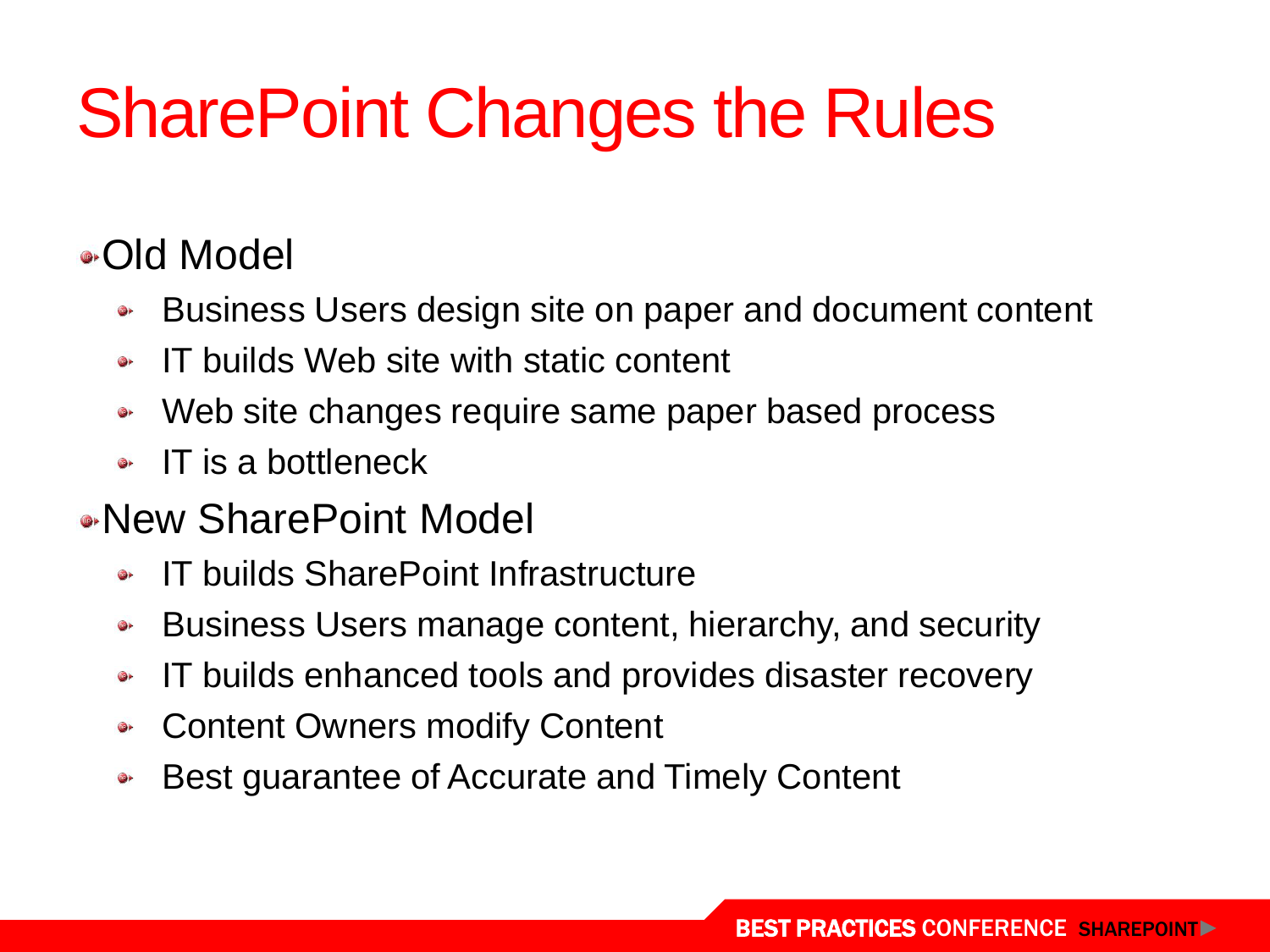### Tip#1 – Publishing with Approval

● Basic Publishing Feature Set

- Build Content based pages without knowing HTML
- Provides an approval process to control message consistency
- Provides scheduling to allow Pre-staging
- Overlooked capabilities
	- Create additional Web part page layouts
	- Adding Comment field for Folksonomy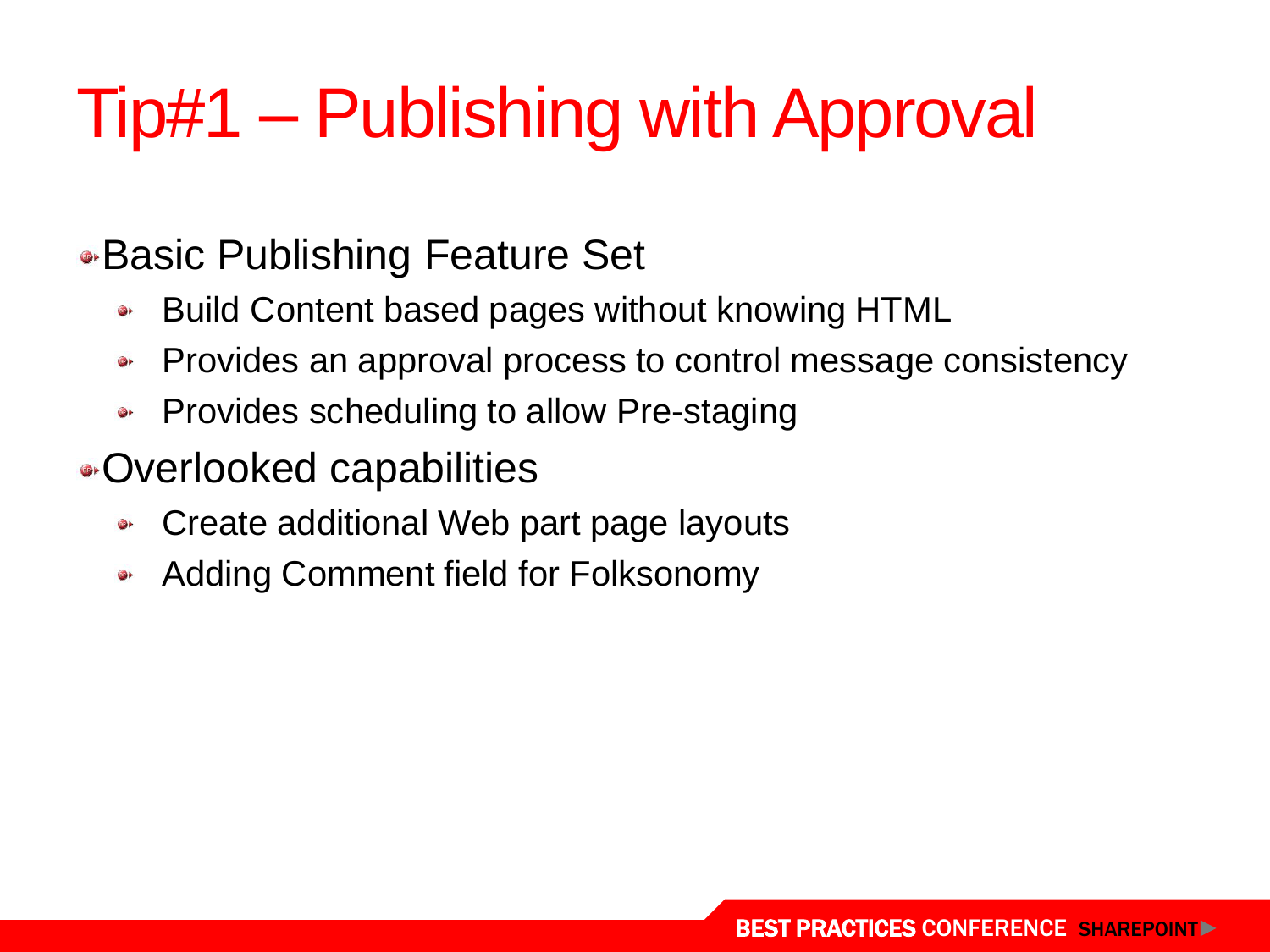#### Publishing with Approval/Scheduling

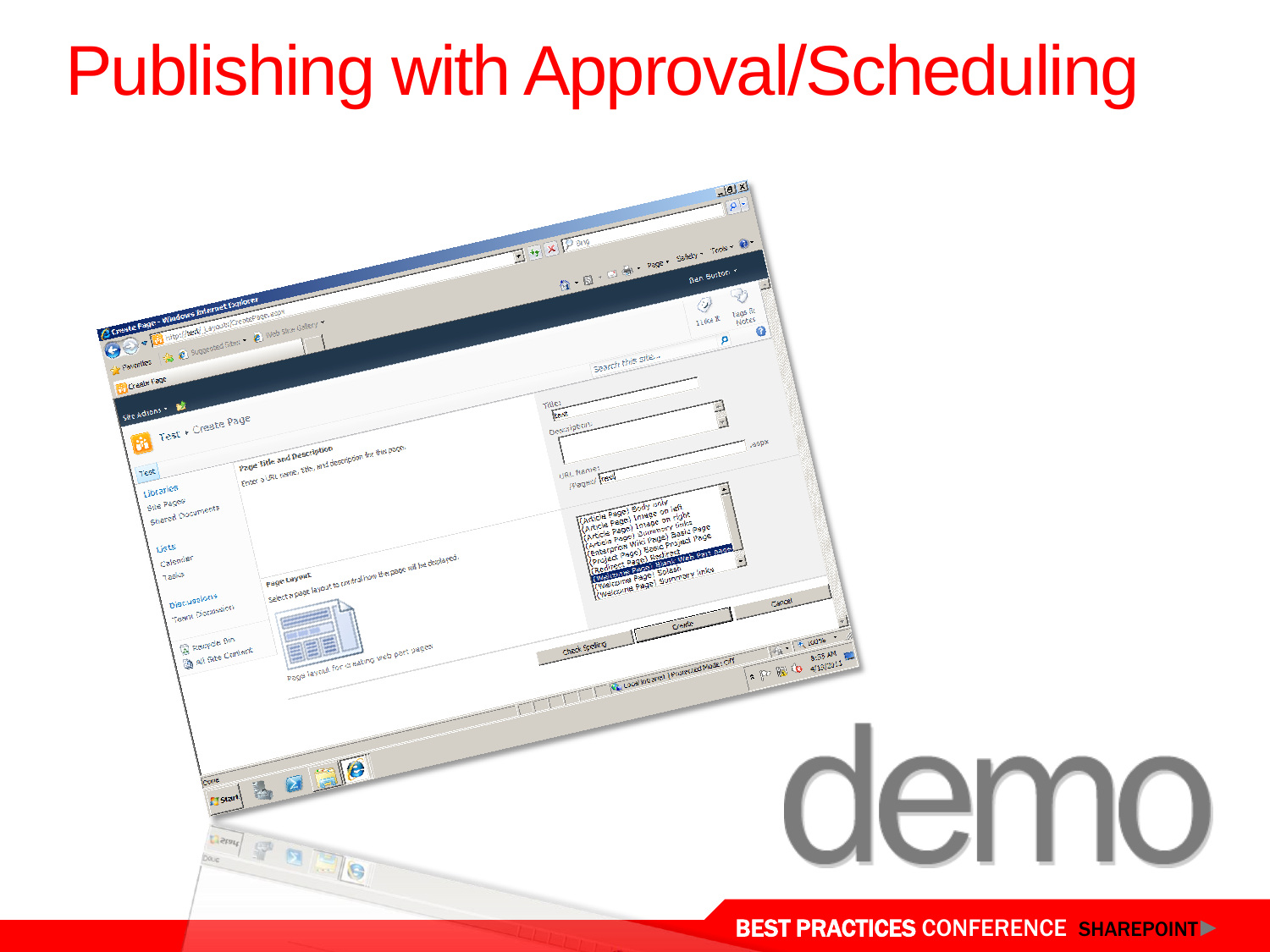#### Tip#2 – Delegated Security

• Traditional Security Model

- Security by central committee
- Access request infrastructure required (time consuming)
- Content owners become lax
- Decentralized Security Model
	- Security the responsibility of the Content Owner
	- Access can be granted quickly
	- Content owners maintain vigilance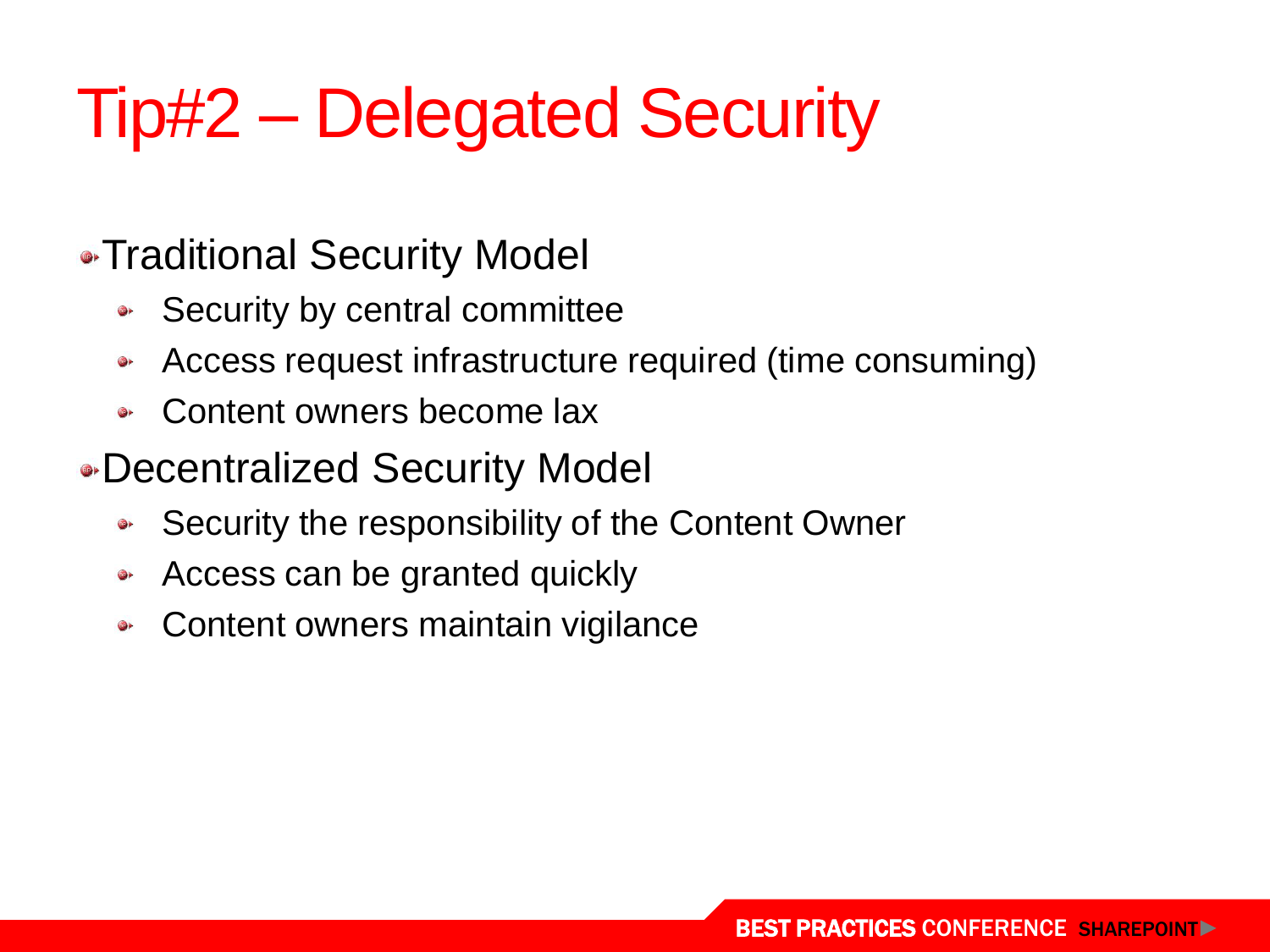#### Delegated Security

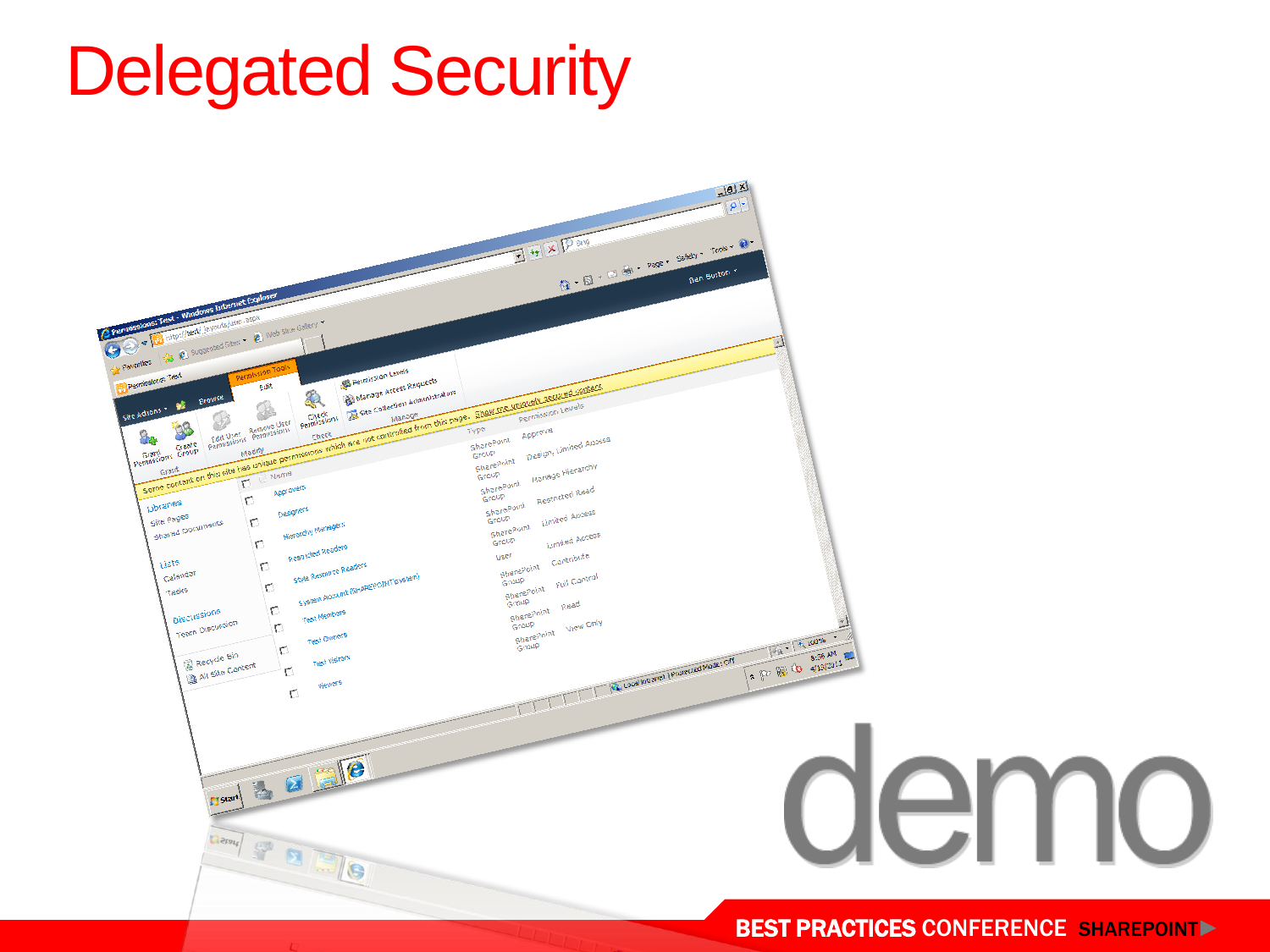#### Tip#3 – SharePoint Designer

• Workflows to automate business processes

- DataForm webpart
	- Better Grouping/Sorting/Filtering
	- Conditional Formatting for Dashboards
- External Content Types/Lists
	- Not everything is stored in SharePoint
	- Almost everything can be accessed from SharePoint
- Better Access Control than SPD 2007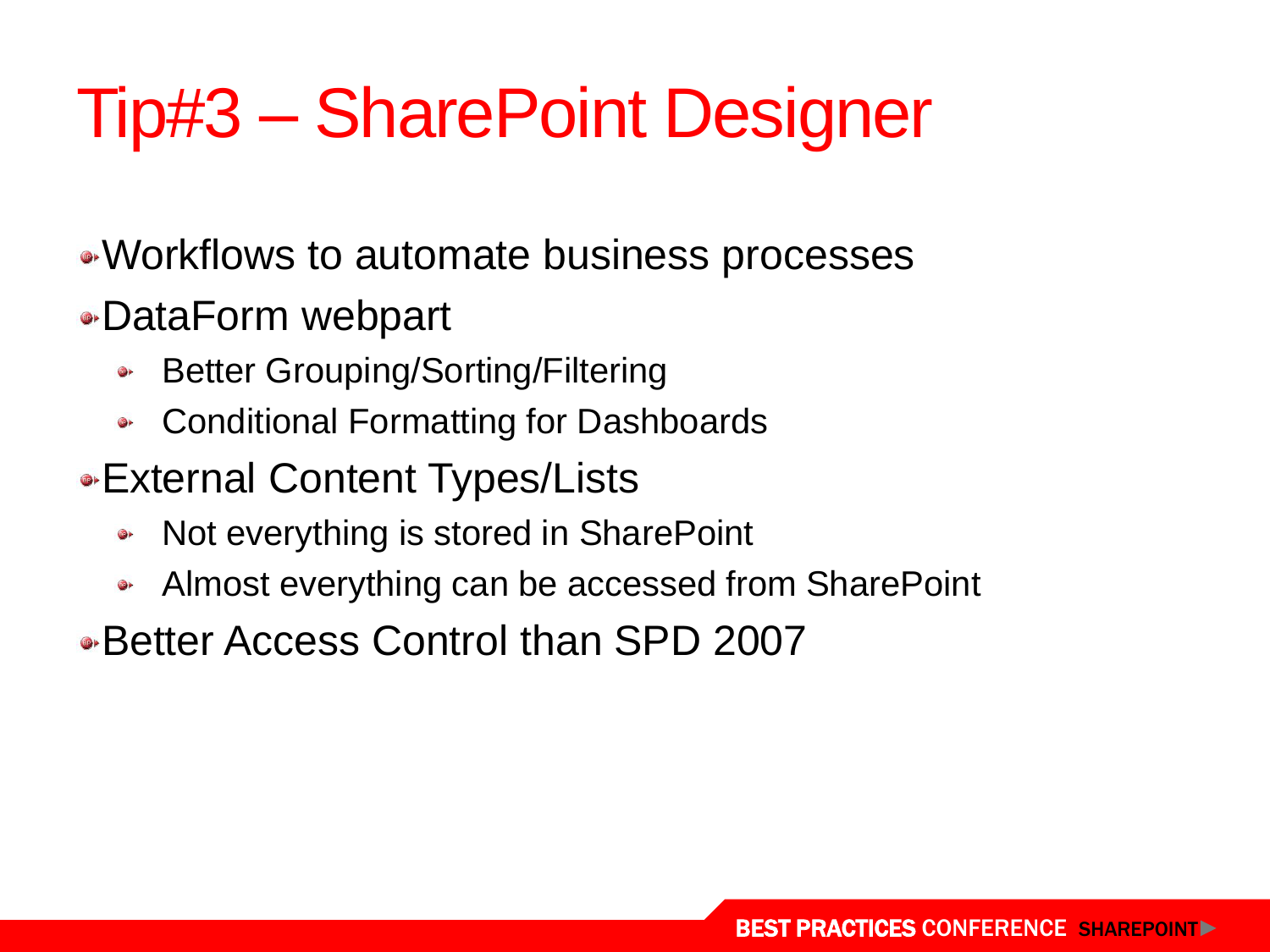#### SharePoint Designer

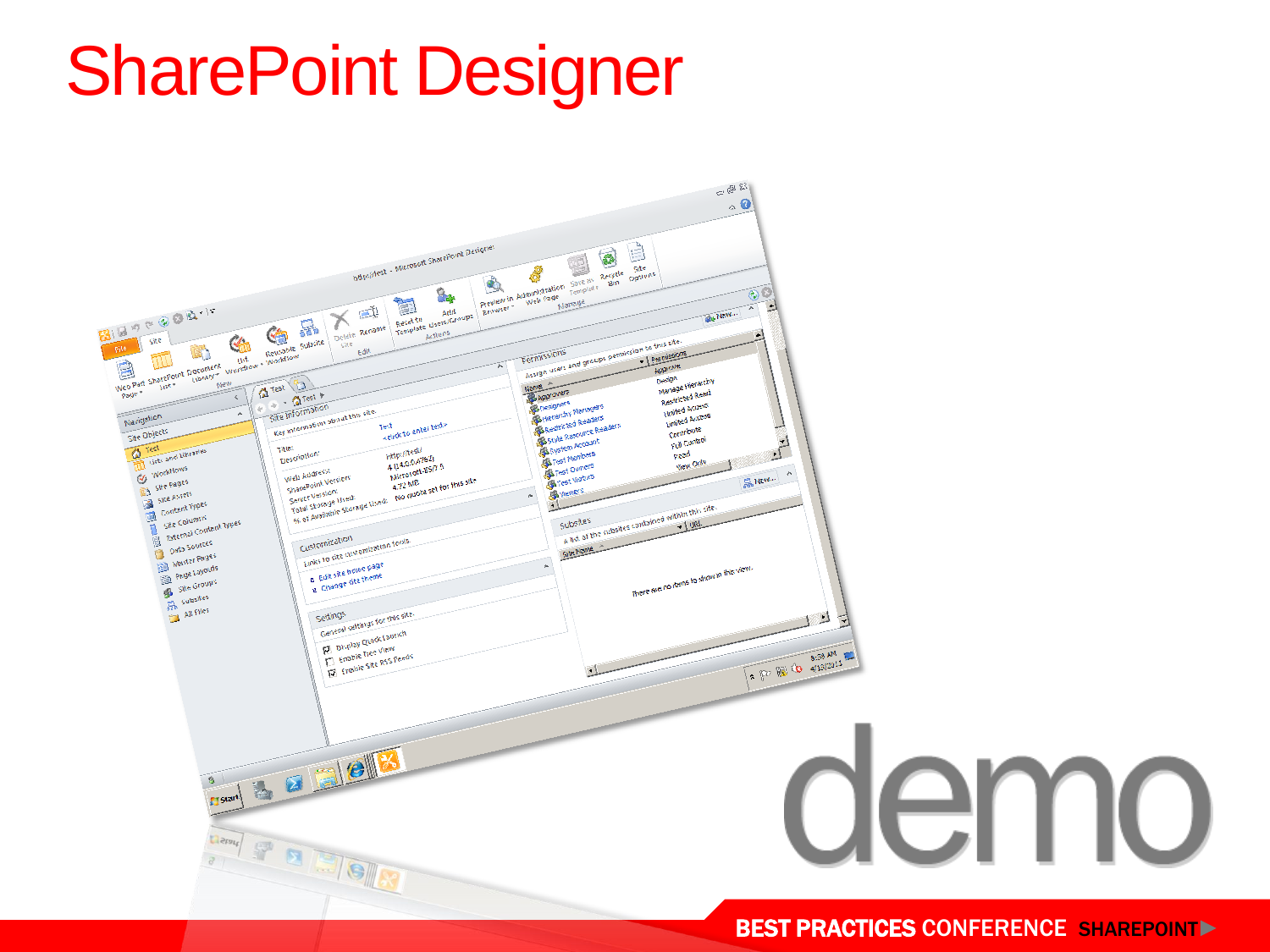#### Tip#4 – Enable Ratings for Folksonomy

- Taxonomy is categorization from the Top Down
- Folksonomy is categorization from the Bottom Up

•Ratings

- Ratings entered once per user
- Ratings averaged by timer job once an hour
- This is a common model used on the Internet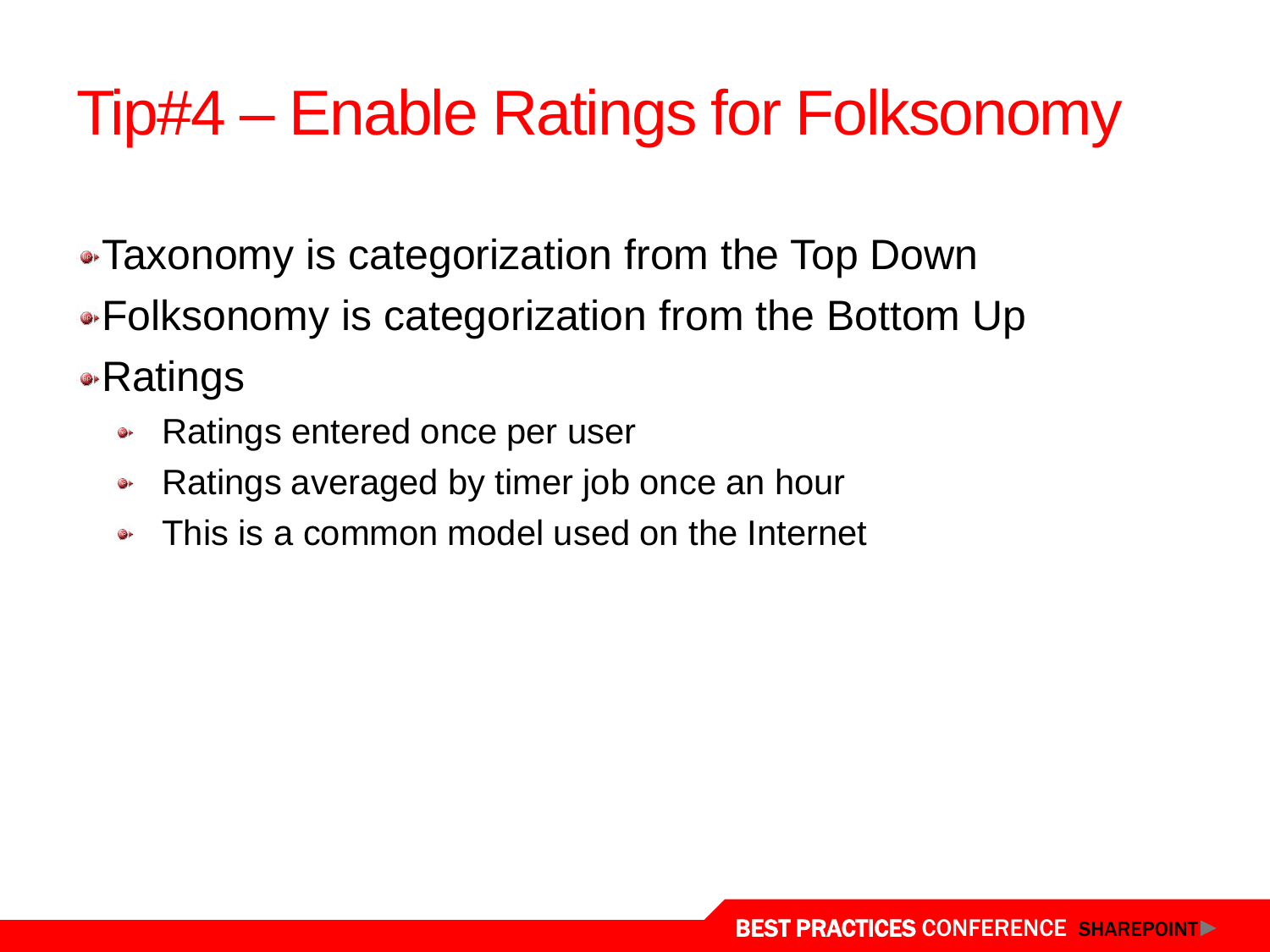#### Folksonomy

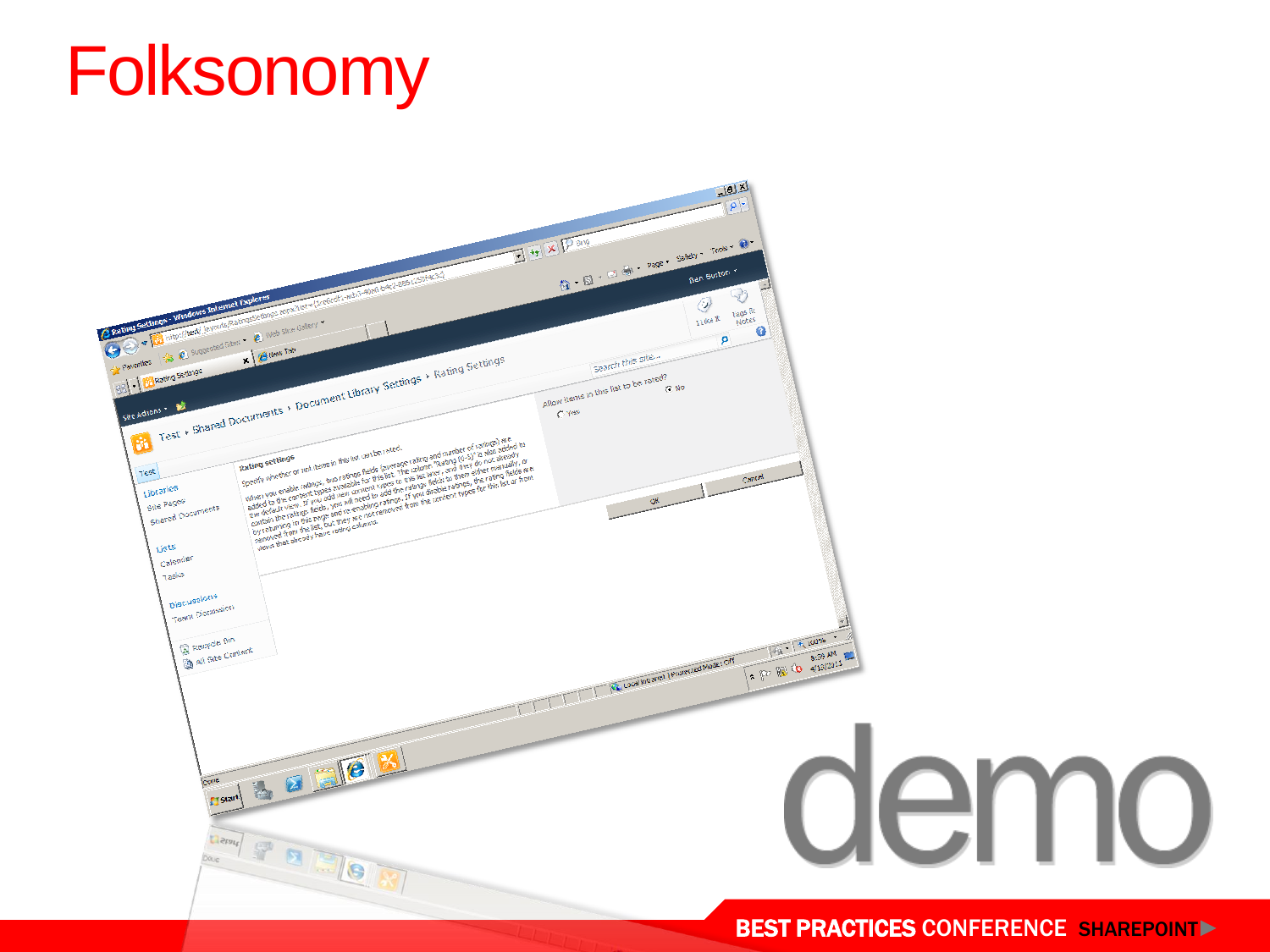#### Tip#5 – Local Managed Metadata

- Managed Metadata improves Findability
- Managed Metadata can be maintained without Farm Admins
- Add Managed Metatdata column
	- Local Site Collection based
	- Open or Closed Metadata termset
	- Termset Editor available at Site Collection level
	- Management can be delegated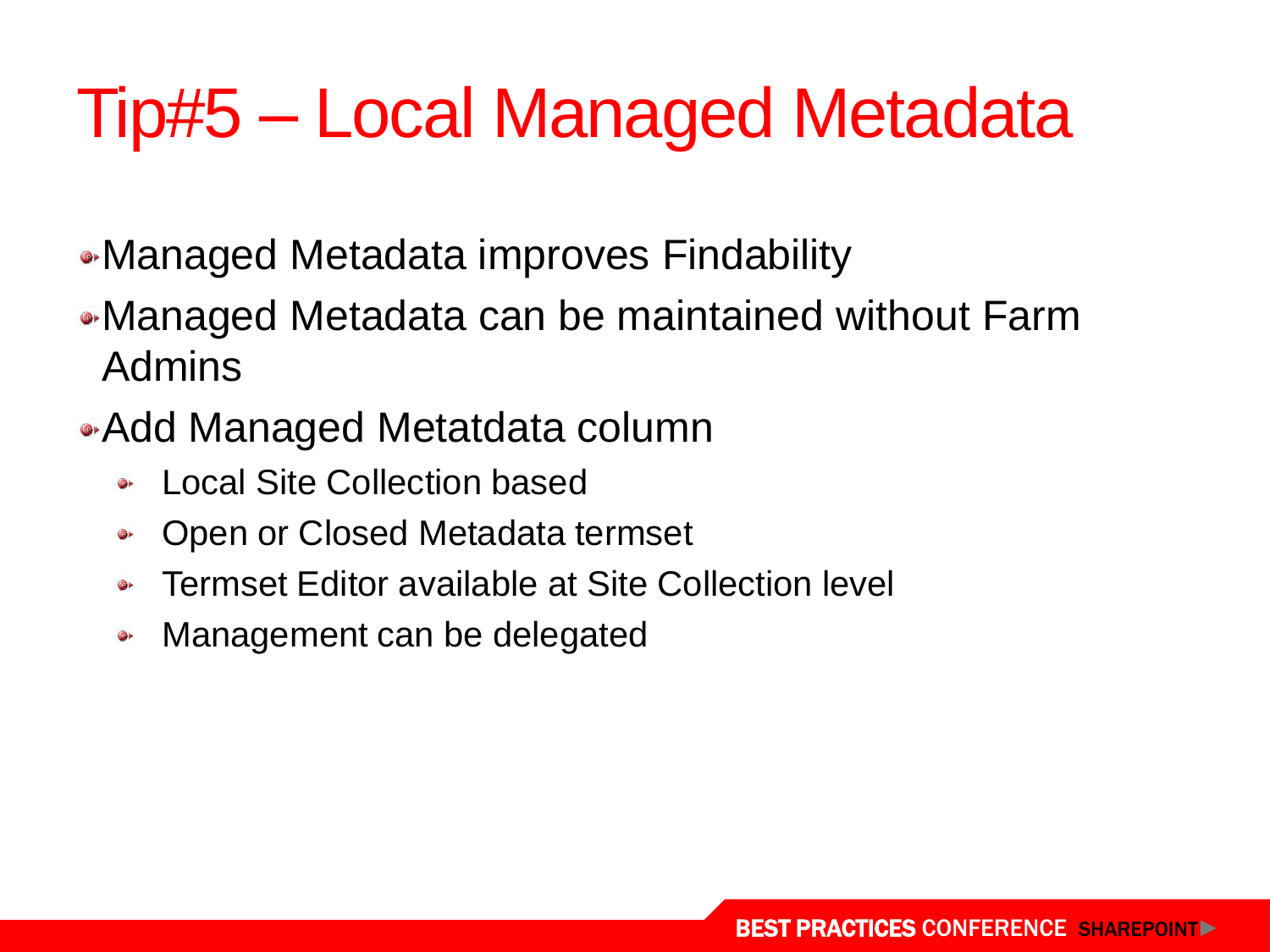#### Local Managed Metadata

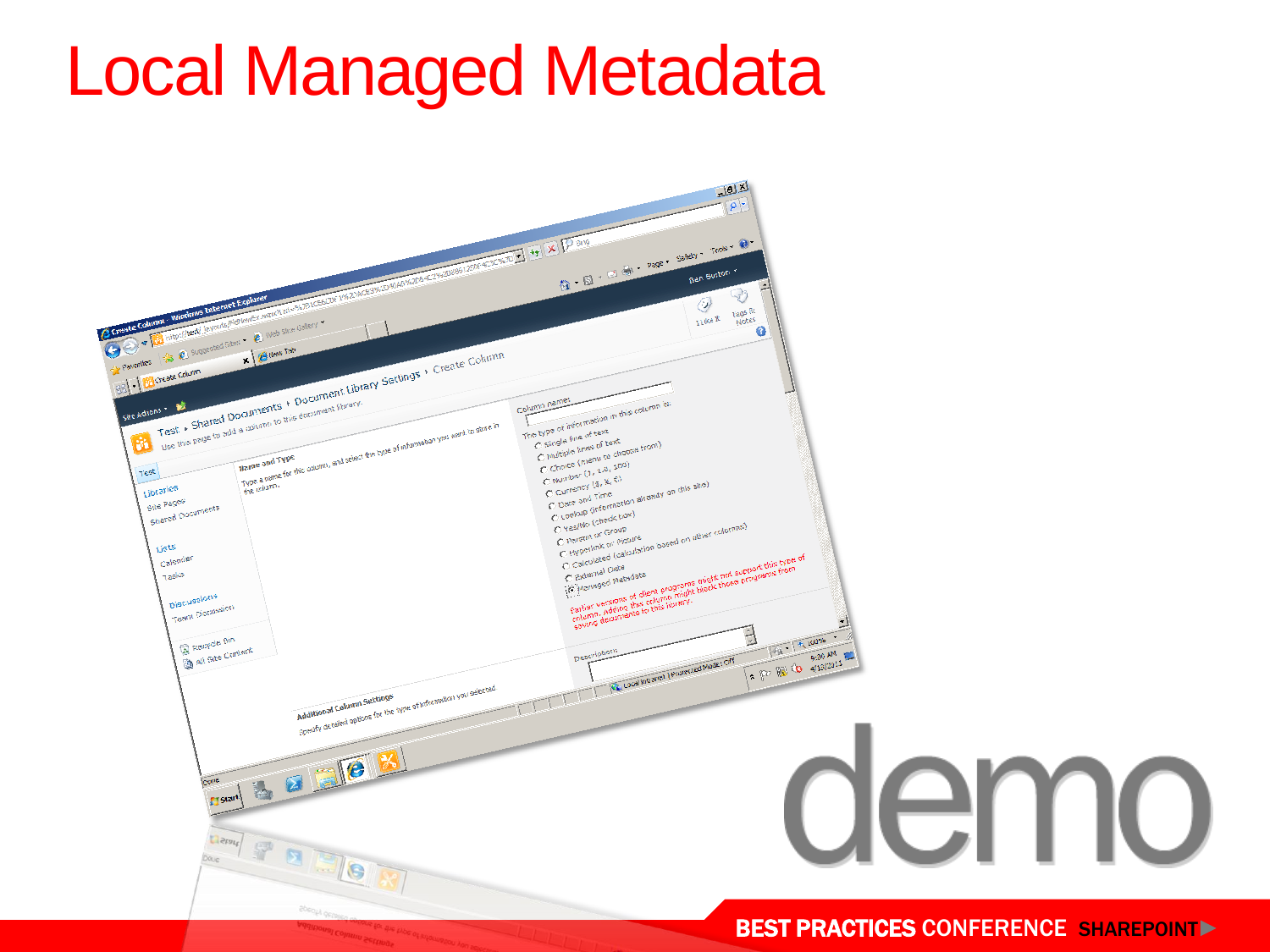#### Best Practices

• Do unto IT as you would have IT do to you! Treat IT as Partners

• Ask for Training to learn new Features

- Help create appropriate Governance Policies and Support Enforcement of Governance Policies
- Ask IT to focus on disaster recovery and custom tools

• Strive to keep content Accurate AND Timely